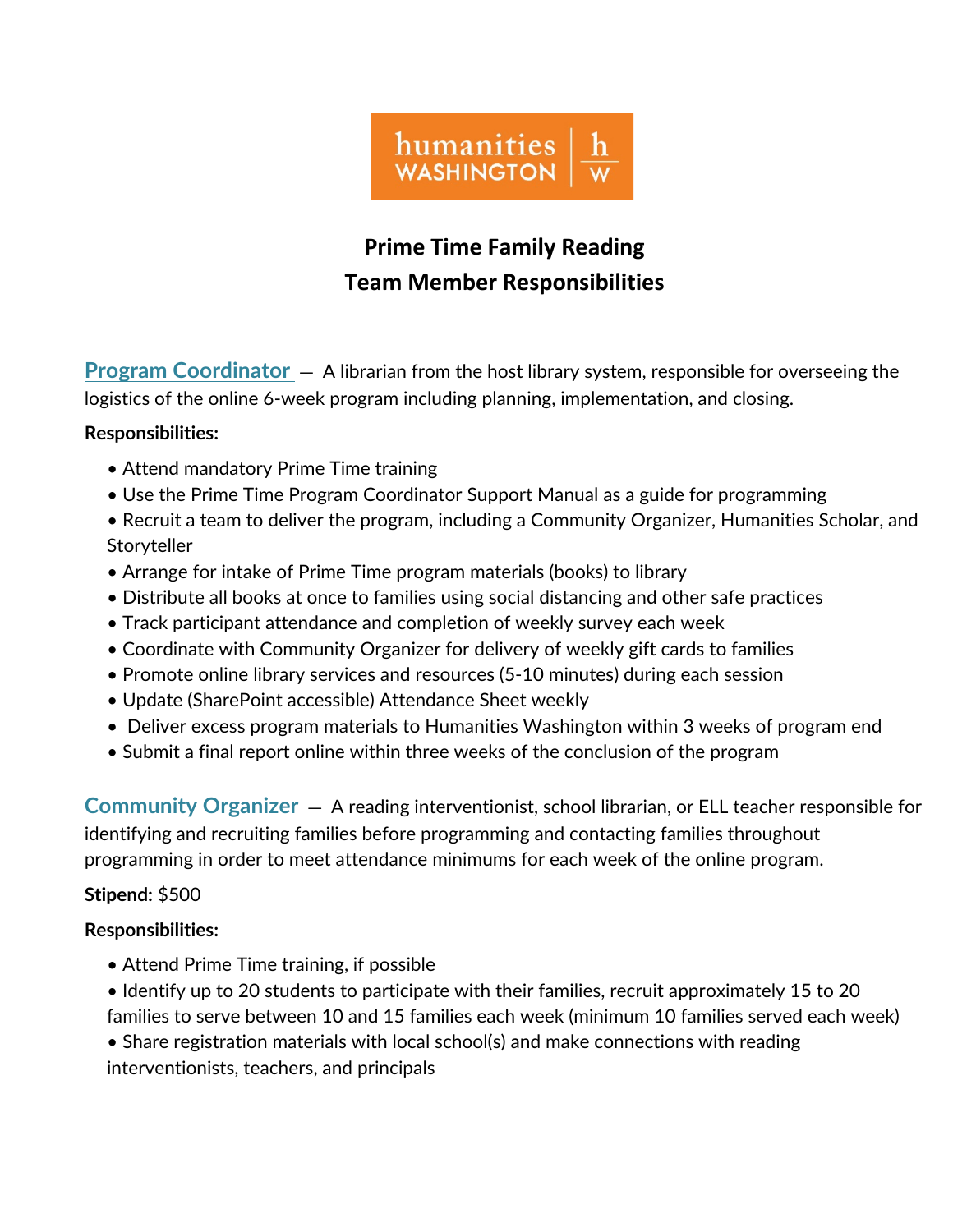• Communicate to recruited families adult and child participation requirements using supplied (bilingual) online enrollment form

- Attend each online Prime Time session
- Translate for both family recruitment and also during Prime Time sessions, if necessary
- Translate Family Survey responses from Spanish to English, if necessary
- Call, text, or email participants each week to remind them to attend the program online
- Coordinate delivery of weekly gift cards to families
- Submit a final report online within three weeks of the conclusion of the program

**Additional Responsibilities**: The Community Organizer might also assist the Library Coordinator with the following:

- Distribute program materials to families
- Track attendance and completion of weekly family surveys

**Humanities Scholar** — An individual with an MA or Ph.D. in a humanities field to facilitate discussions and work in concert with the Storyteller. Scholars are often recruited from local colleges, universities, or community colleges. In addition, Scholars should be interested in working with families and have an approachable and welcoming demeanor.

**Stipend:** \$875 (\$125 per session, plus \$125 for attending online organizational meeting/preparation time)

# **Responsibilities:**

- Attend mandatory Prime Time training
- Use the Prime Time Scholar/Storyteller Support Manual as a guide for programming
- Be eager to transmit a love of reading and talking about books online to an audience (parents or guardians and their children) who might consider reading only a school activity
- Be comfortable working with participants who have limited reading skills and do not have experience talking about books
- Manage online environments for optimum family participation
- Model techniques families can replicate at home, such as initiating and encouraging discussions of humanities themes and ideas
- Facilitate discussion of themes / issue found in Prime Time program curriculum books
- Submit a final report online within three weeks of the conclusion of the program

**Storyteller** — A trained storyteller working in concert with the Humanities Scholar, adept at reading books aloud and has an approachable and welcoming demeanor.

**Stipend:** \$875 (\$125 per session, plus \$125 for attending organizational meeting/preparation time)

# **Responsibilities:**

• Attend mandatory Prime Time training